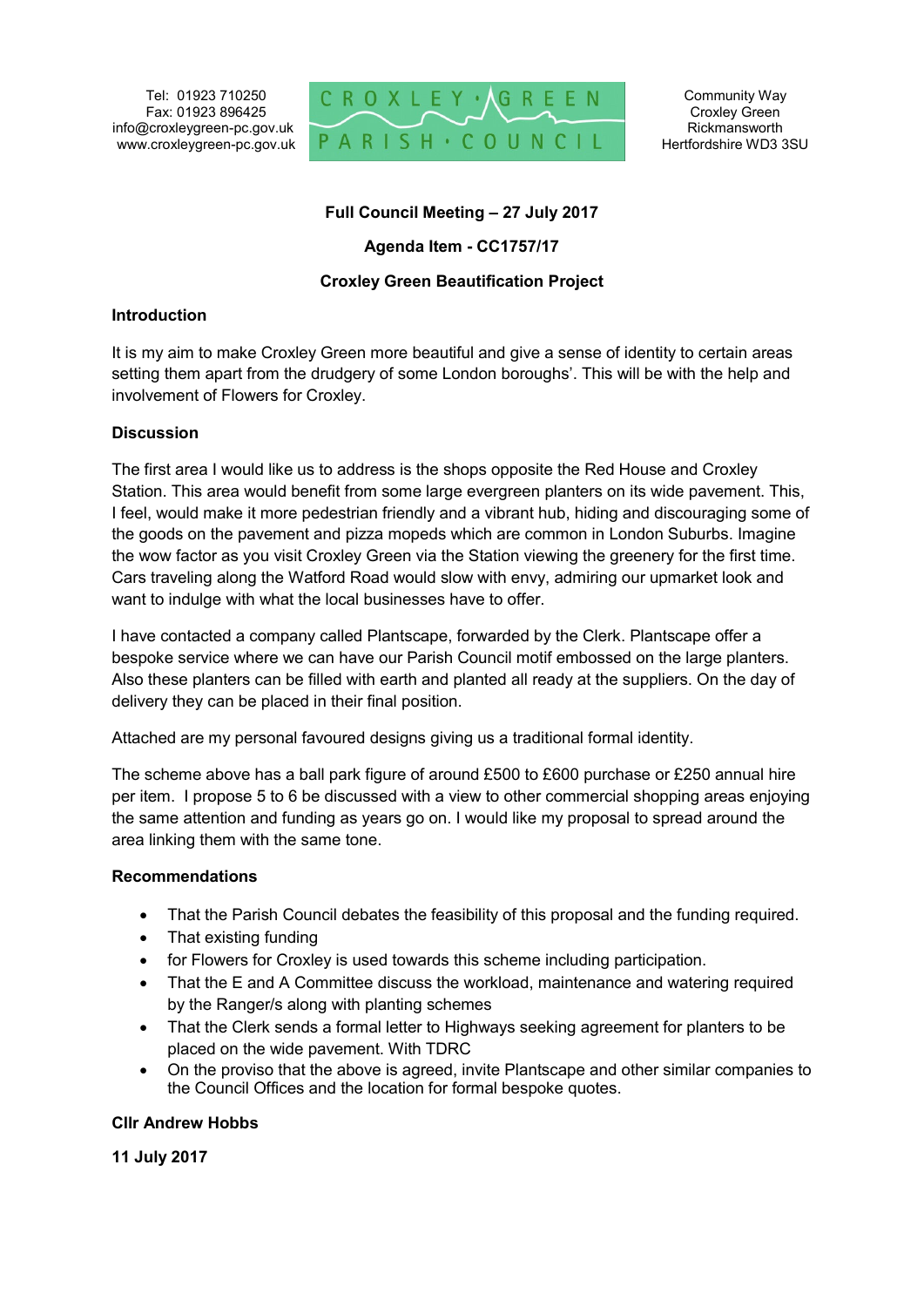

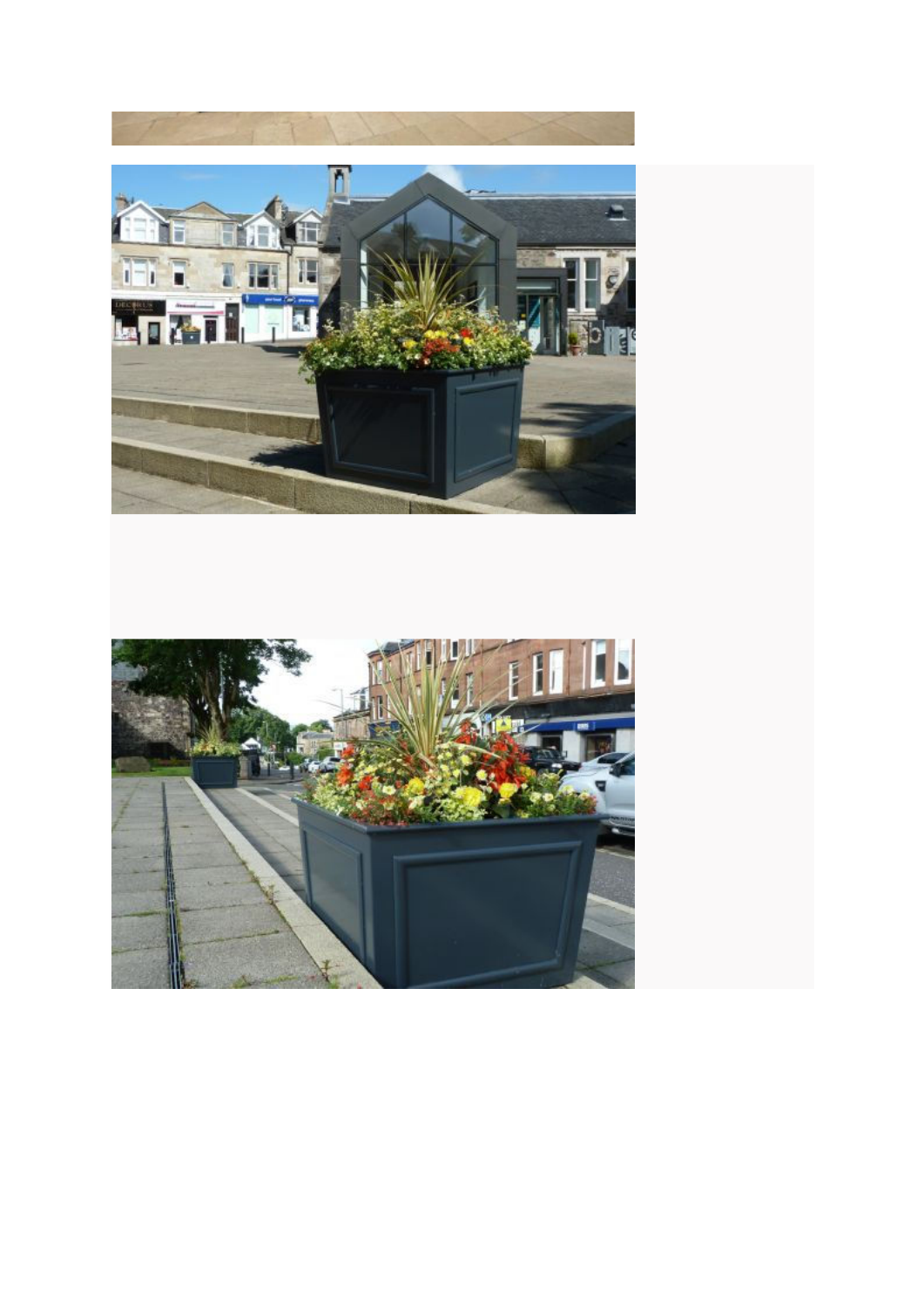

# Castaway<sup>®</sup> Planters Specification: - 500mm x 500mm x 500mm<br>- 600mm x 500mm x 500mm<br>- Compost capacity 125 litres + 650mm x 650mm x 700mm<br>◆ Compost capacity 296 litres • 1000mm x 1000mm x 700mm • Compost capacity 700 litres **REF: PCA (Fluer)** Specification: ● 1000mm x 400mm x 700mm • Compost capacity 280 litres ● 1500mm x 400mm x 700mm<br>● Compost capacity 420 litres ● 2000mm x 400mm x 700mm<br>● Compost capacity 560 litres **REF: PCA (Sion) Specification:** - 1000mm x 1000mm x 700mm<br>- Compost capacity 700 litres ● 2000mm x 2000mm x 700mm<br>● Compost capacity 2800 litres **REF: PCA (Chloe)**